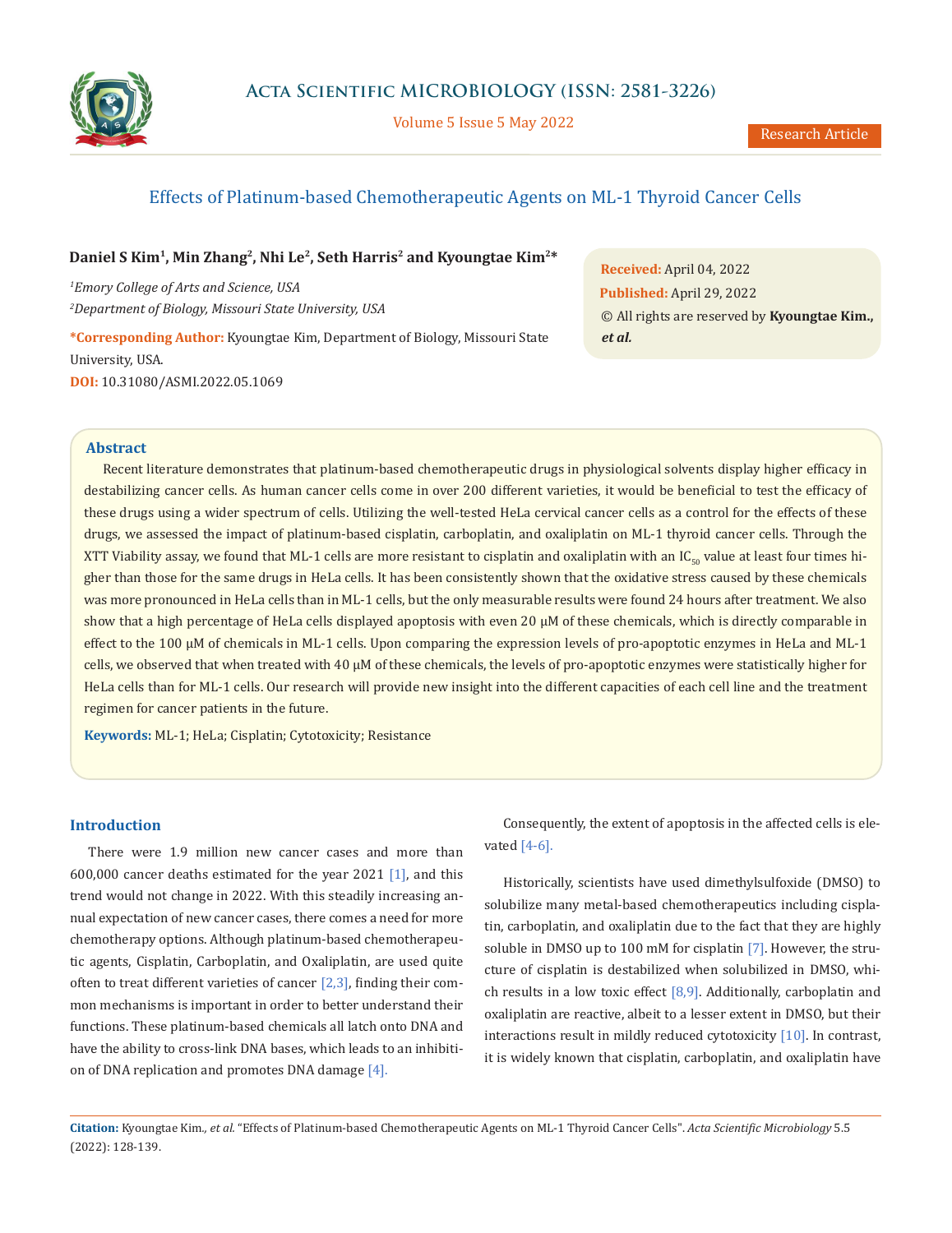lower solubility in water and physiological solvents like saline compared to DMSO, with their cytotoxic effect increased by a factor of at least 10 [11,12].

Hall., *et al*. and others have outlined these phenomena by showing that the  $IC_{50}$  values of chemicals like cisplatin can be decreased by approximately 45 times when solubilized in saline when compared to DMSO, suggesting that DMSO reduces the cytotoxic effect of cisplatin. In addition, when carboplatin and oxaliplatin were tested in a similar manner to cisplatin, it was found that the cytotoxic effects recorded were better for the non-DMSO solubilized chemicals [12].

Even with this, there is still a major gap in the number and types of cancer cells being researched compared to the total number of different cancer cells, along with other physiological buffers that have not yet been tested. The present study aims to more effectively accommodate these disparities by conducting cell viability and cytotoxicity experiments on the HeLa cervical cancer and ML-1 thyroid cancer cells, using the widely explored HeLa cells as a control for the ML-1 cells, which have never been utilized for this purpose. We present here that through the use of suggested physiological solvents, we found that ML-1 cells are more resistant towards the cytotoxic effects of these chemotherapeutic treatments, and we aim to discover the underlying mechanisms of this resistance, which we discuss in later sections.

#### **Materials and Methods**

#### **Cell culture and cell viability assay**

HeLa cervical cancer and ML-1 thyroid cancer cells were plated in a 96-well plate with a cell density of 7,000 for 24 hours. The cells were treated with three chemotherapeutic agents-Cisplatin, Oxaliplatin, or Carboplatin-in varying final concentrations of 0.165, 0.8, 4, 20, and 100 µM through serial dilution for 48 hours. XTT, a second-generation tetrazolium dye, and PMS (N-methyl dibenzopyrazine methyl sulfate) solutions were mixed in a 200:1 ratio by volume. Each well was treated with 25 µL of this suspension for 5 hours in a 37°C incubator. A spectrophotometer was used with settings to measure absorbance at 450 nm, and this value was subtracted by background absorbance measured at 630 nm to minimize unnecessary noise. The resulting net absorbance values were used to determine the average and standard errors by using Prism8 GraphPad. We utilized the one-way ANOVA test with the Dunnett test setting, where a p-value lower than 0.05 indicated statistically significant differences. Prism 8 was also utilized to measure the  $IC_{50}$  values in  $µM$  of each chemical-treated cell.

#### **Oxidative stress measurement**

HeLa and ML-1 cells were plated into an 18-well plate with a cell density of 10,000 cells per well for 24 hours with DMEM containing 10% FBS and antibiotics. Cisplatin, Oxaliplatin, or Carboplatin treated into the wells in concentrations of 0.165, 0.8, 4, 20, and 100 µM. They were then placed into an incubator for varying amounts of time, specifically 4, 24, and 48 hours. After these incubation times, we treated each well with 5 µM of CellROX green (Invitrogen) and incubated again for 30 minutes at 37°C. Afterward, each well was washed 3 times with 1X PBS and visualized utilizing a spinning confocal microscope with a 10x objective lens and exposure time of 100 milliseconds. The excitation/emission filter was set at 488 and 530 nm, respectively. All recorded images were exported into ImageJ to determine the average and standard deviations of fluorescent intensities for each treatment by using 20 cells in triplicate. Utilizing Prism8 GraphPad, we used a one-way ANOVA test with the Dunnett test setting to determine any significant differences between groups. A p-value lower than 0.05 was considered statistically different from the non-treated control.

#### **Apoptosis measurement**

HeLa and ML-1 cells were plated into a 24-well plate with a cell density of 70,000 cells per well for 24 hours. We treated each well with 20 or 40 µM of Cisplatin, Oxaliplatin, or Carboplatin at two different times (24 and 48 hours, respectively). We also treated ML-1 cells with 100 µM of these chemicals for 48 hours only. Cells were harvested using Trypsin without EDTA solution, after which the harvested cells were centrifuged at 1000g for 10 minutes. The collected pellet of cells was resuspended with 1X Annexin V Binding Buffer, with Propidium iodide (PI) and Annexin V-APC being applied as well. After 30 minutes of incubation in the dark, the cells were analyzed utilizing an Attune NxT Flow Cytometer with the BL-2 (Excitation/Emission setting of 650/660 nm) and RL-1 (Excitation/Emission setting of 535/617 nm) channels for measuring the Annexin V-APC and PI, respectively. The percentage of cells in Early Apoptosis and Late Apoptosis were determined utilizing the Attune NxT software. Using Prism8 GraphPad, the statistical differences between the average percentages of Apoptosis induced by the chemotherapeutic agents and that of the NTC were determi-

**Citation:** Kyoungtae Kim*., et al.* "Effects of Platinum-based Chemotherapeutic Agents on ML-1 Thyroid Cancer Cells". *Acta Scientific Microbiology* 5.5 (2022): 128-139.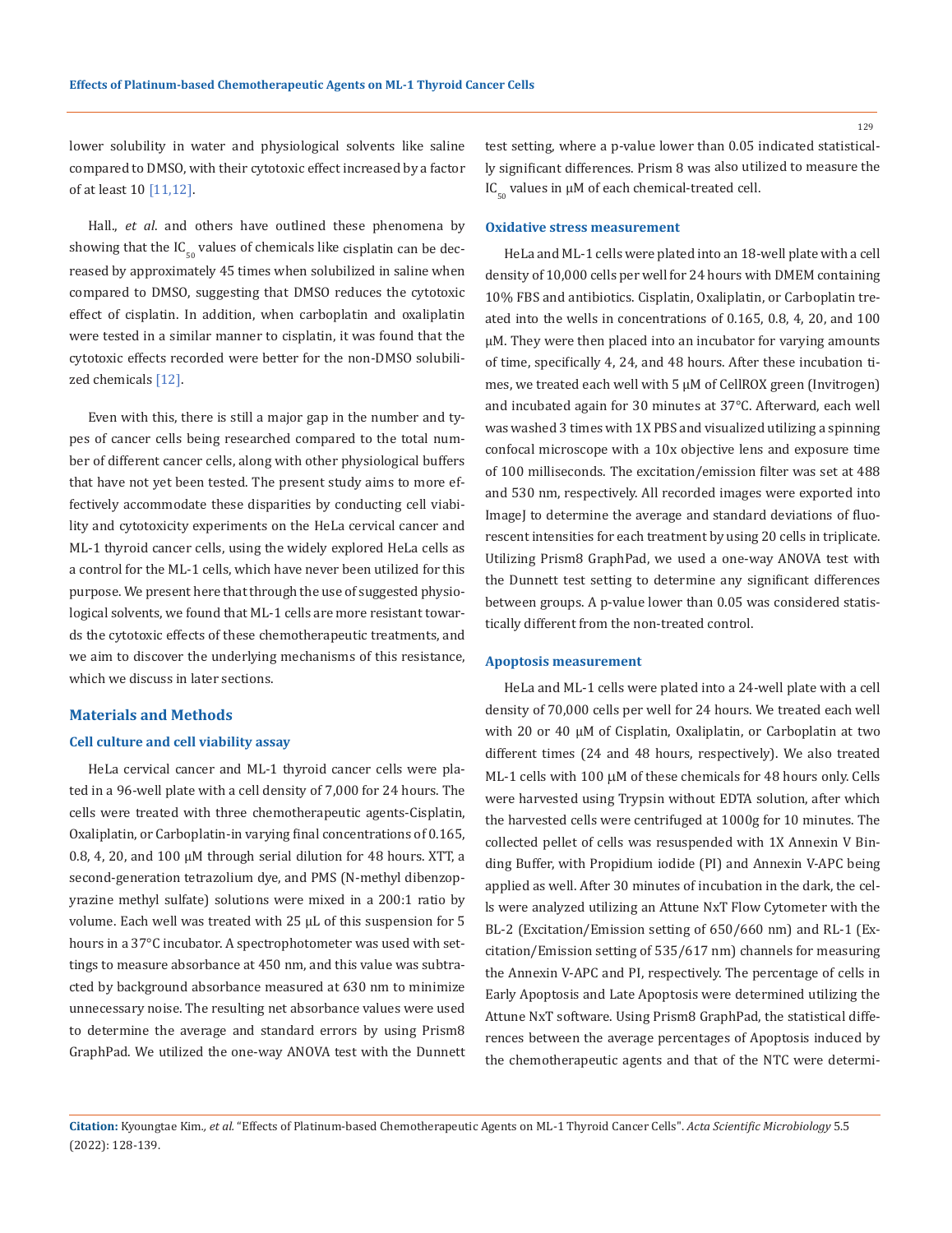130

ned. For this, we used one-way ANOVA tests with the Dunnett test setting, and p-values lower than 0.05 were considered statistically different.

#### **Proapoptotic protein expression measurement**

HeLa and ML-1 cells were plated in a 6-well plate with a cell density of 200,000 cells per well for 24 hours. They were treated with 40 µM of the chemotherapeutic agents for 24 or 48 hours. The cells were lysed utilizing  $100 \mu L$  of RIPA buffer, and the resulting cell lysate was subjected to the Bradford Assay in order to measure the protein concentration. A total of 14 µg of protein from each cell lysate was applied to SDS gel electrophoresis for 60 minutes at 120 volts. The separated proteins were transferred to a nitrocellulose membrane at 4°C for an hour at 350 mA. Then, the blot was incubated with TBST (Tris-buffered Saline with 0.1% tween 20) containing 5% non-fat dry milk overnight at 4°C. The blot was then incubated with the following primary antibodies from Cell Signaling Technology: Catalase (D5N7V) Rabbit mAb, Bax (D3R2M) Rabbit mAb, and Caspase-3 (D3R6Y) Rabbit mAb. In addition to those, mouse monoclonal anti-GAPDH antibody (G-9) was incubated for 24 hours at 4°C, as were all of the primary antibodies from Cell Signaling Technology. The blots were washed three times TBST for 10 minutes each wash. The secondary antibodies conjugated with Horse Radish peroxidase (HRP) were incubated with the blots for an hour prior to the washing steps. Afterward, the blots were treated with Radiance Q as a chemiluminescent substrate to develop chemiluminescence in the target protein bands, which was detected by an Azure biosystems gel imaging workstation. Utilizing ImageJ, the band intensity of each protein was divided by the band intensity of the corresponding GAPDH in each lane in a triplicate manner to determine the averages and standard deviations. These values and any statistical differences were found with Prism8 GraphPad by using the one-way ANOVA tests with the Dunnett test setting. P-values lower than 0.05 were considered statistically different.

## **Results**

## **ML-1 thyroid cancer cells are more resistant to the platinum-based chemotherapeutic agents**

A group of researchers recently reported that chemotherapeutic agents which are solubilized in DMSO are less effective than when they solubilize in physiological solutions. Although they observed these results in a number of different cancer cell lines, there is still a necessity for the research to be expanded to more cancer cell lines in order to provide more insight into the efficacy of widely used chemotherapeutic agents such as Cisplatin, Oxaliplatin, and Carboplatin. In the present research, we utilized the HeLa and ML-1 cancer cell lines. These cells were treated with Cisplatin solubilized in 1x PBS, Oxaliplatin in Water, or Carboplatin in 5% glucose for 48 hours.

There was a reduction in cell viability of HeLa cells in response to the treatment of 20 and 100 µM of Cisplatin, resulting in an IC<sub>50</sub> value of 16  $\mu$ M (Figure 1 A&B). For Oxaliplatin, only 100  $\mu$ M showed any noticeable viability defects in the cells (Figure 1C), and the calculated IC<sub>50</sub> value for it was 40.28  $\mu$ M. In Carboplatin, there was no reduction in cell viability in any of the concentrations. In contrast, ML-1 cells showed lesser levels of reduction in cell viability overall (Figure 2A), even with the same concentrations of chemicals treated. The IC<sub>50</sub> value of Cisplatin in ML-1 was 67.59  $\mu$ M, while Oxaliplatin's was 85  $\mu$ M (Figure 2 B&C). This indicates that HeLa cells are more sensitive, or ML-1 cells are more resistant to these chemical treatments. We recently reported that Cisplatin solubilized in DMSO resulted in an  $IC_{50}$  value of 500  $\mu$ M in ML-1 cells [13,14]. Therefore, platinum-containing chemotherapeutic agents solubilized in DMSO are comparatively less effective than the same agents in physiological salt solutions, which is consistent with previous findings [12].

#### **Measurement of reactive oxygen species**

Based on our XTT assay's results, Cisplatin and Oxaliplatin caused a significant reduction of cell viability with 20 and 100 µM concentrations in HeLa cells (Figure 1). However, for ML-1 cells, only 100 µM of these chemicals induced cell viability defects (Figure 2). With these results, we hypothesized that these chemotherapeutic agents are likely inducing oxidative stress by contributing to the production of more Reactive Oxygen Species (ROS), which might be a factor for the reduced cell viability. In order to measure the amount of oxidative stress induced by these chemicals, we treated both cells with 5µM of CellROX green and analyzed the fluorescent intensities of each treated sample.

The group of samples with HeLa cells treated with the chemotherapeutic agents for 4 hours displayed essentially no differences in ROS production compared to that of the NTC (Figure 3 A-C).

**Citation:** Kyoungtae Kim*., et al.* "Effects of Platinum-based Chemotherapeutic Agents on ML-1 Thyroid Cancer Cells". *Acta Scientific Microbiology* 5.5 (2022): 128-139.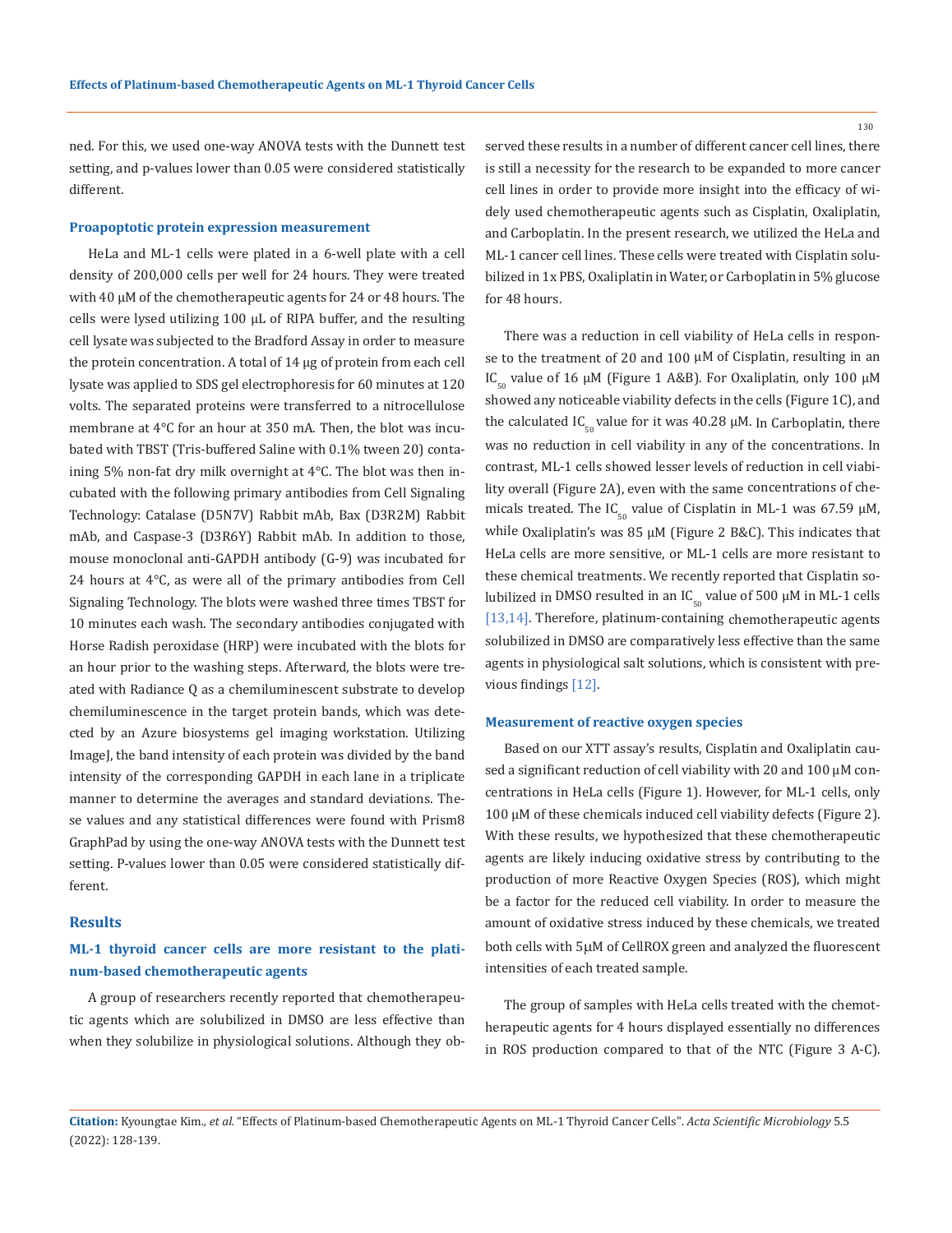

**Figure 1:** XTT cell viability assay to determine the toxicity that concentrations of 0.165, 0.8, 4, 20, 100 µΜ of Cisplatin, Oxaliplatin, or Carboplatin may cause to HeLa. (A) The absorbance of each graph measured at A450-A630 nanometers is compared between each concentration and the non-treated control for each chemical, which indicates any statistically significant differences in HeLa cell viability. (B) The IC50 in µM was determined for the Cisplatin treated cells. The x-axis represents the concentration of Cisplatin in log form. (C) Determination of IC50 value for Oxaliplatin. Statistical significance is indicated by the asterisks; \* indicates a p-value<0.05, \*\* indicates <0.01, \*\*\* indicates<0.001, and \*\*\*\* indicates<0.0001.



**Figure 2:** Measurement of cell viability in ML-1 Thyroid cancer cells. (A) Varying concentrations of Cisplatin, Oxaliplatin, and Carboplatin were treated for 48 hours as stated in the Methods section for XTT assay. Statistical significance is indicated by the asterisks; \* indicates a p-value<0.05, \*\* indicates <0.01, \*\*\* indicates<0.001, and \*\*\*\* indicates<0.0001. (B) The IC50 was determined for the Cisplatin- treated cells. The x-axis represents the concentration of Cisplatin utilized in log form. (C) The IC50 for the Oxaliplatin-treated cells was determined. The x-axis also represents the concentration in log form.

**Citation:** Kyoungtae Kim*., et al.* "Effects of Platinum-based Chemotherapeutic Agents on ML-1 Thyroid Cancer Cells". *Acta Scientific Microbiology* 5.5 (2022): 128-139.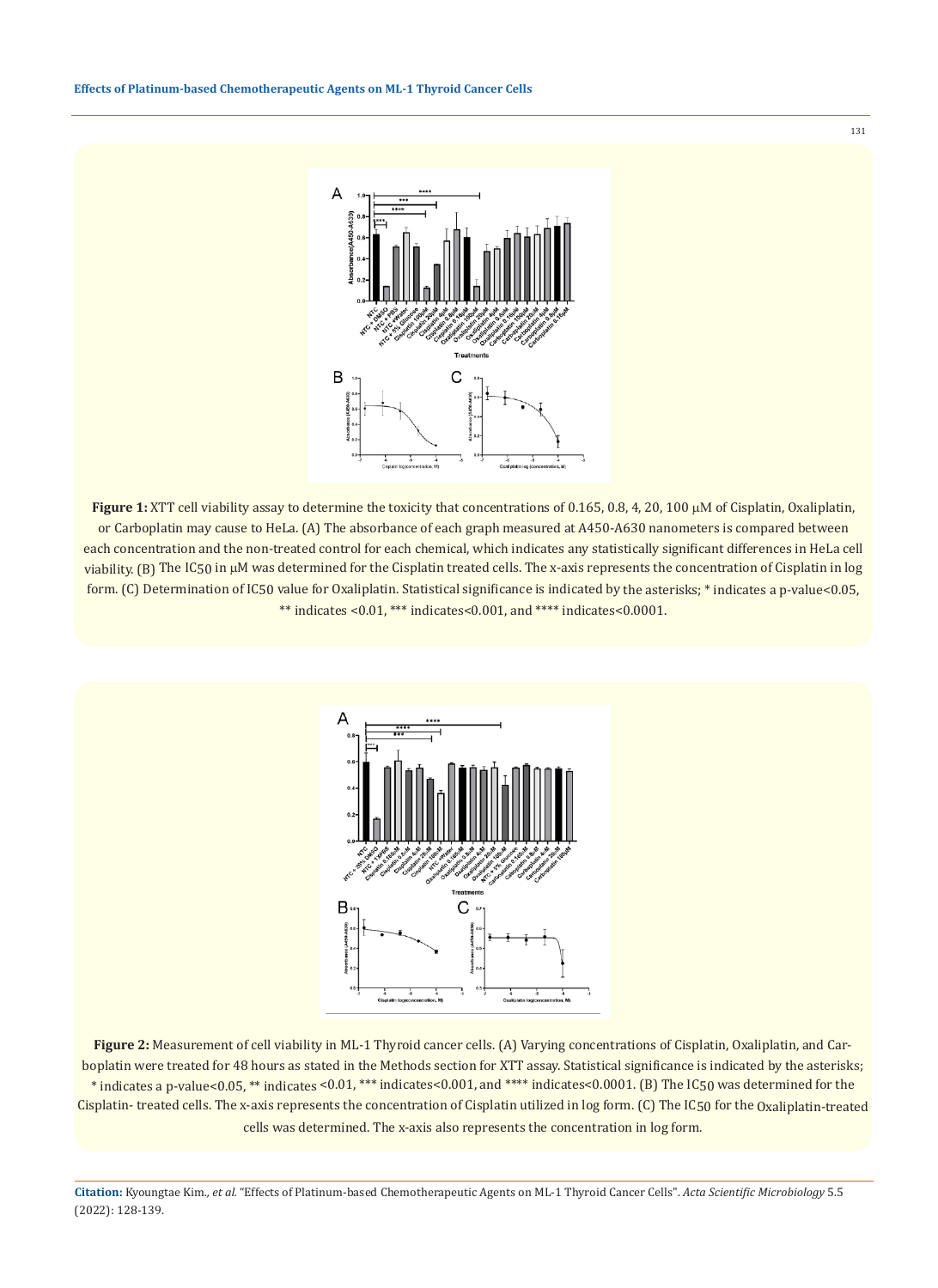132

However, at 24 and 48 hours of treatment, the ROS levels of several concentrations of these three chemotherapeutic agents showed significantly elevated levels of ROS production when compared to the NTC (Figure 3 D-I). Therefore, we came to the conclusion that the viability defects in HeLa cells we observed in the XTT Assay were at least partially due to the elevated production of ROS. In the ML-1 samples, both 4- and 24-hour data showed no noticeable induction of ROS except for 100 µM cisplatin-treated samples (Figure 4 A-F). However, at 48 hours, the higher concentrations of 20 and 100 µM in cisplatin and oxaliplatin treated samples revealed statistically significant elevations of ROS as opposed to no elevation of ROS in any carboplatin-treated samples (Figure 4 G-I).

Altogether, these results indicate that HeLa cells are more prone to the production of ROS when treated with these chemicals when compared with ML-1 cells treated under the same conditions.



**Figure 3:** Measurement of levels of Reactive Oxygen Species (ROS) caused in HeLa cells by different concentrations of Cisplatin, Oxaliplatin, and Carboplatin. (A, D, G) Starting from the far left, each graph in the first row represents the different times at which the ROS was measured (4, 24, and 48 hours) in Cisplatin-treated cells. (B, E, H) ROS measurement for Oxaliplatin treated cells at 4, 24, and 48 hours (from left to right in the second row). (C, F, I) Measurement of ROS for Carboplatin treated cells at 4, 24, and 48 hours (from left to right in the third row). Statistical significance is indicated by the asterisks; \* indicates a p-value<0.05, \*\* indicates <0.01, \*\*\* indicates<0.001, and \*\*\*\* indicates<0.0001.

#### **Apoptosis induction measurement**

The IC<sub> $\epsilon$ </sub> value of Cisplatin-treated HeLa cells was 16  $\mu$ M. Therefore, we decided to treat HeLa cells with 20 µM of all the chemotherapeutic agents for 24 hours. Interestingly, we found that the 24- hour incubation was not sufficient to induce either Early or Late Apoptosis (Figure 5 A&B). We then incubated a new batch of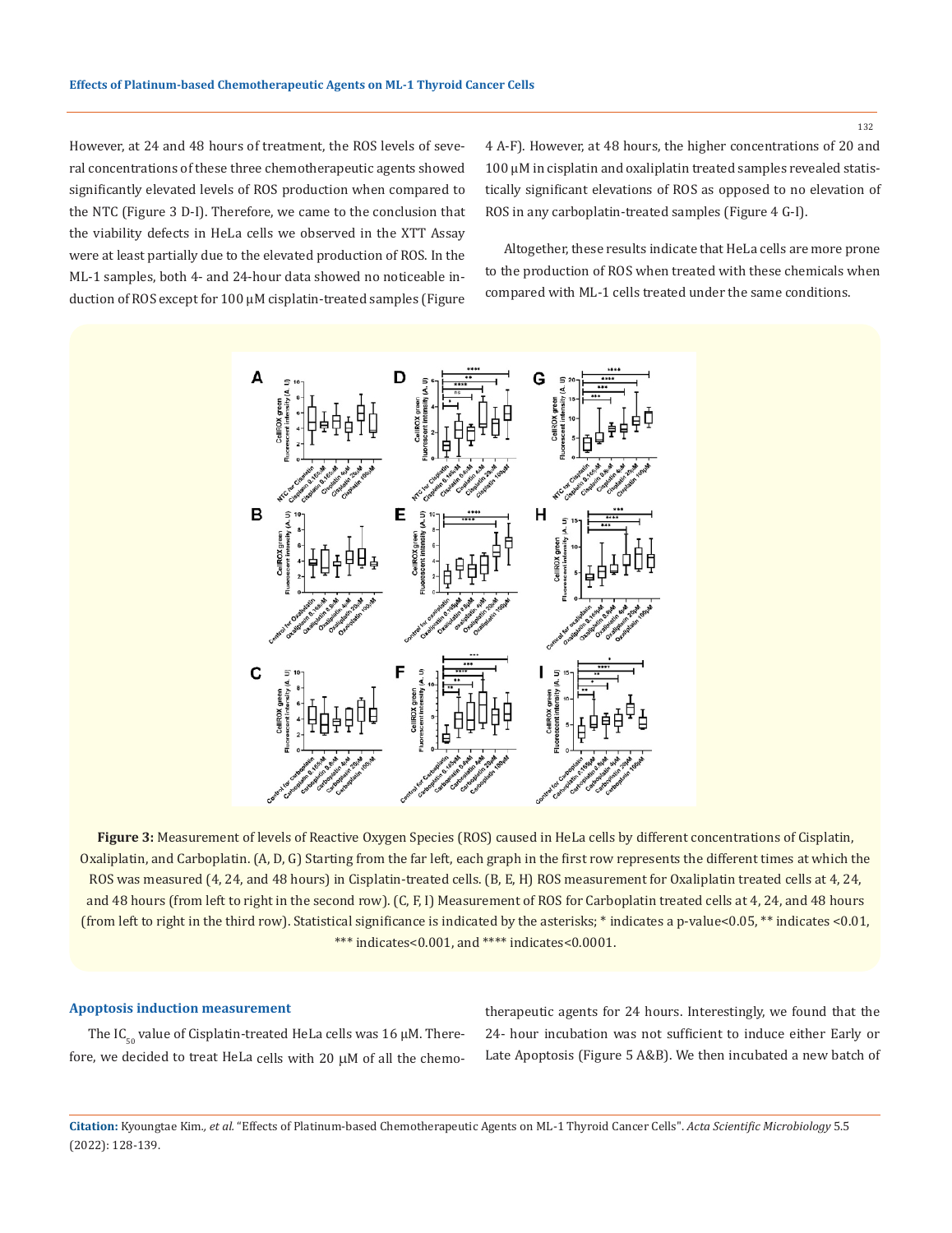

**Figure 4:** Measurement of oxidative caused in ML-1 cells by different concentrations of Cisplatin, Oxaliplatin, and Carboplatin. (A, D, G) Starting from the far left, each graph in the first row represents the different times at which the ROS was measured (4, 24, and 48 hours). (B, E, H) ROS measurement for Oxaliplatin treated cells at 4, 24, and 48 hours (from left to right in the second row). (C, F, I) Measurement of ROS for Carboplatin treated cells at 4, 24, and 48 hours (from left to right in the third row). Statistical significance is indicated by the asterisks; \* indicates a p-value<0.05, \*\* indicates <0.01, \*\*\* indicates<0.001, and \*\*\*\* indicates<0.0001.

treated cells for 48 hours with two different concentrations, including the previously used 20  $\mu$ M (Figure 5 C-G) as well as 40  $\mu$ M of each chemical (Figure 5H). At 48 hours, the 20 µM treated cells all displayed statistically significant differences in the amount of early and late apoptosis, but Oxaliplatin treated cells did not show this difference in late apoptosis for 20 and 40 µM treated cells (Figure 5 G&H). Through this analysis, we determined that the trend for these treatments is that 20  $\mu$ M is a sufficient concentration to induce noticeable apoptosis within 48 hours in HeLa cells.

This suggests that the cytotoxicity observed by the XTT assay is partially attributed to cell apoptosis induced by these chemicals. However, it is likely that the elevated ROS production might directly affect the elevated levels of apoptosis in the cells.

In ML-1 cells, both 20 and 40 µM of chemical treatments had no effect on the levels of apoptosis shown after 24 hours (Figure 6 A&B). At 48 hours, the 20 and 40 µM cisplatin-treated cells demonstrated marginal increases in early apoptosis, but the average difference was not especially significant compared to differences found between the NTC and treated cells in the HeLa apoptosis measurements at 48 hours (Figure 6C, Figure 5G). It was only after 100 µM of these chemicals where significant induction of both early and late apoptosis was detected (Figure 6 E&F). Together, HeLa cells are more easily provoked to induce apoptosis at similar concentrations of chemical treatments when compared to ML-1 cells, even at lower concentrations like 20 and 40 µM.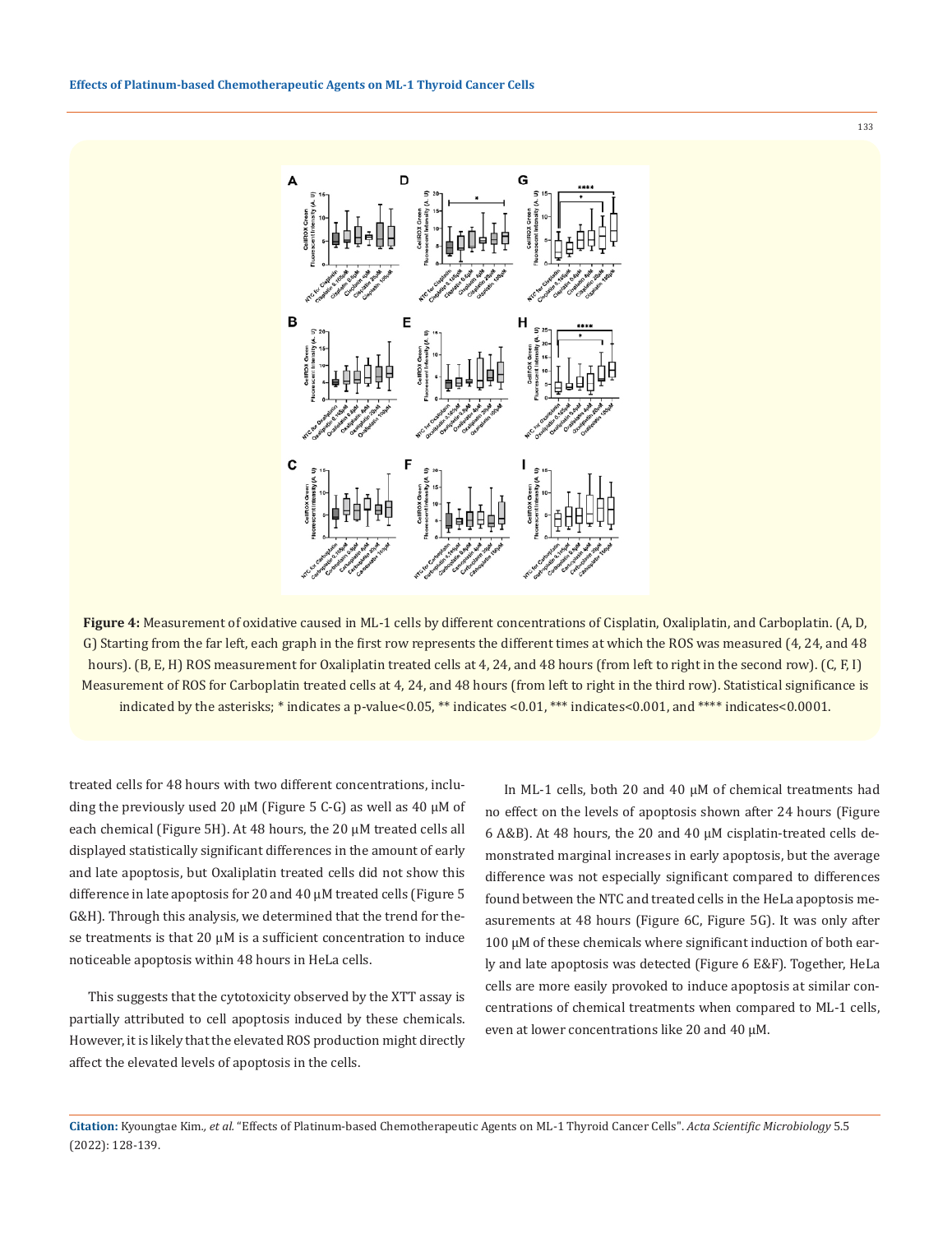**Figure 5**: Analysis of apoptosis in HeLa cells in response to the treatment of Cisplatin, Oxaliplatin, and Carboplatin in varying concentrations and treatment durations. (A) Determination of the levels of early apoptosis in cells with 24-hour treatment of 20  $\mu$ M Cisplatin, Oxaliplatin, or Carboplatin. (B) Percentage of cells in late apoptosis after 24 hours of treatment with 20 µM of these chemicals. (C-F) Representative flow cytometry plots of apoptosis measurements at 48 hours of treatment; (C) Non- treated control, (D) 20  $\mu$ M Cisplatin,  $(E)$  20  $\mu$ M Oxaliplatin, and  $(F)$  20  $\mu$ M Carboplatin. Propidium Iodide and Annexin V-APC were utilized to label cells for the identification of early or late-stage apoptosis. (G) Quantification of the percentage of cells in early apoptosis 48 hours after treatment with 20 or 40 µM of chemicals. (H) Percentage of cells in late apoptosis 48 hours after treatment with 20 or 40 µM of chemicals. Statistical significance is indicated by the asterisks; \* indicates a p-value<0.05, \*\* indicates<0.01, \*\*\* indicates<0.001, and \*\*\*\* indicates<0.0001.

#### **Proapoptotic protein detection via western blot analysis**

After observing the results of the XTT assay, ROS measurement, and Apoptosis measurement, we decided to measure the expression of three different proteins that are known to become highly expressed in response to apoptotic signals [15,16]. As such, HeLa cells incubated with the three chemotherapeutic agents for 24 hours were subjected to a Western Blot (Figure 7). After 24 hours

of incubation with these chemicals, including cisplatin and oxaliplatin, a major fraction of cells undergo apoptosis. Therefore, the cells were incubated with these chemicals for 24 hours. The 40 µM cisplatin- treated cells showed an elevation in the average expression of Bax and Caspase-3 (Figure 7 A&C), but the change was not statistically significant in catalase expression. There was also an increase in the average expression of Bax after the 40 µM treatment

**Citation:** Kyoungtae Kim*., et al.* "Effects of Platinum-based Chemotherapeutic Agents on ML-1 Thyroid Cancer Cells". *Acta Scientific Microbiology* 5.5 (2022): 128-139.

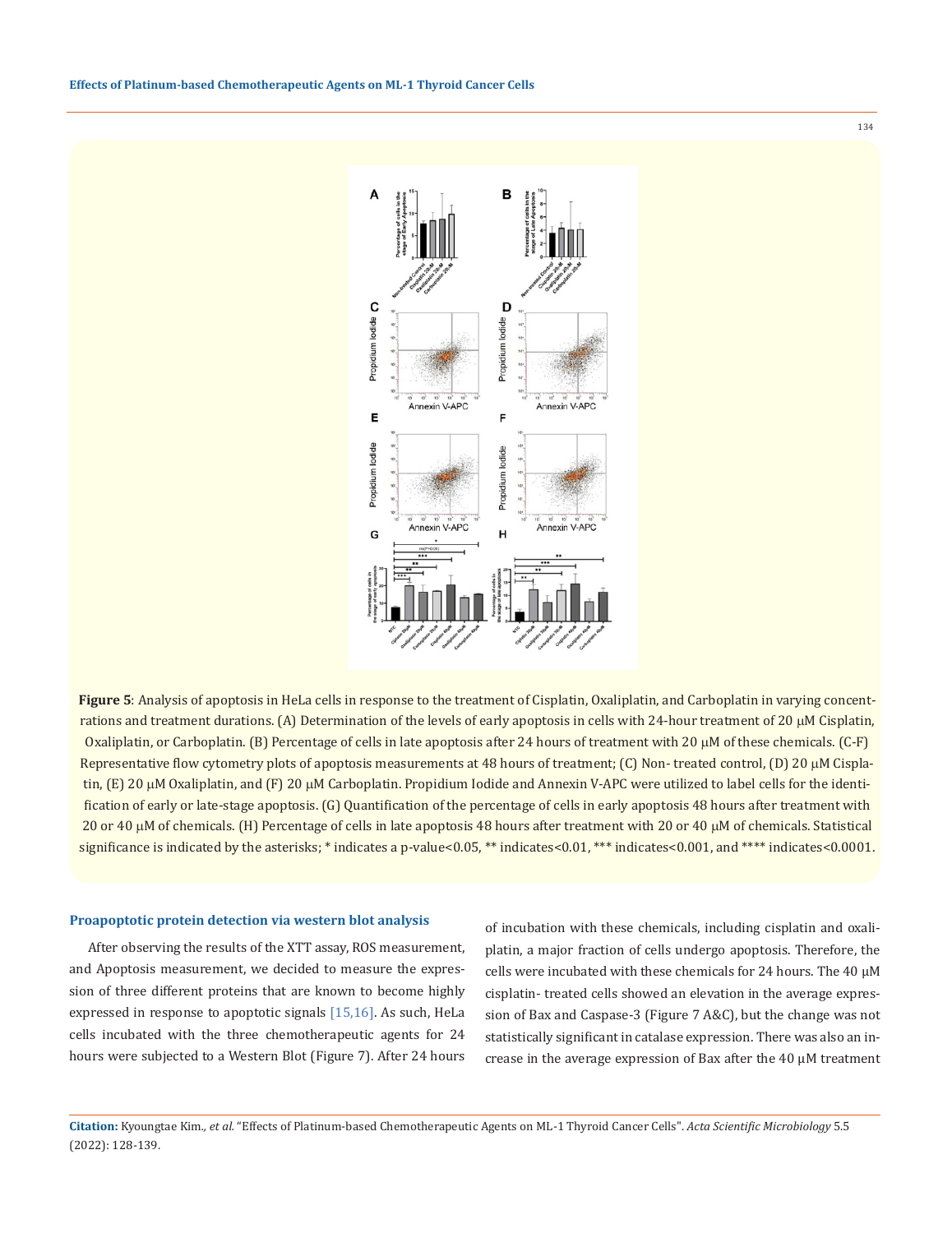**Effects of Platinum-based Chemotherapeutic Agents on ML-1 Thyroid Cancer Cells**



**Figure 6:** Apoptosis measurement in ML-1 cells (A-B) Early and late apoptosis at 24-hour incubation with three different chemotherapeutic agents. (C-D) Early and late apoptosis at 48-hour incubation with the chemicals. (E-F) Percentage of cells in early and late apoptosis 48 hours after treatment of 100 µM of chemicals. Statistical significance is indicated by the asterisks; \* indicates a p-value<0.05, \*\* indicates<0.01, \*\*\* indicates<0.001, and \*\*\*\* indicates<0.0001.

of oxaliplatin similar to that of the cisplatin- treated result (Figure 7 A&C), but it was not statistically significant. Overall, Carboplatintreated cells showed no discernable difference in expression of all three proteins when compared to the NTC upon treatment with these chemicals (Figure 7 A&C).

In ML-1, the expression of all proteins with any treatment of the chemicals showed no difference when compared to the NTC except for 40 µM of cisplatin with caspase3 expression having a statistically significant increase (Figure 7 B&D).

#### **Discussion**

DMSO is a very well-known universal solvent for anti-cancer drugs containing platinum. However, it is recommended that physiological solutions such as saline, PBS that contains chloride, water, and water with 5% glucose are used to solubilize these chemicals instead of DMSO due to the findings of at least two recent reports, which demonstrated that DMSO destabilizes platinum-containing chemotherapeutic agents including cisplatin, oxaliplatin, and carboplatin [11,12]. With this train of thought, Davis., *et al*. further

135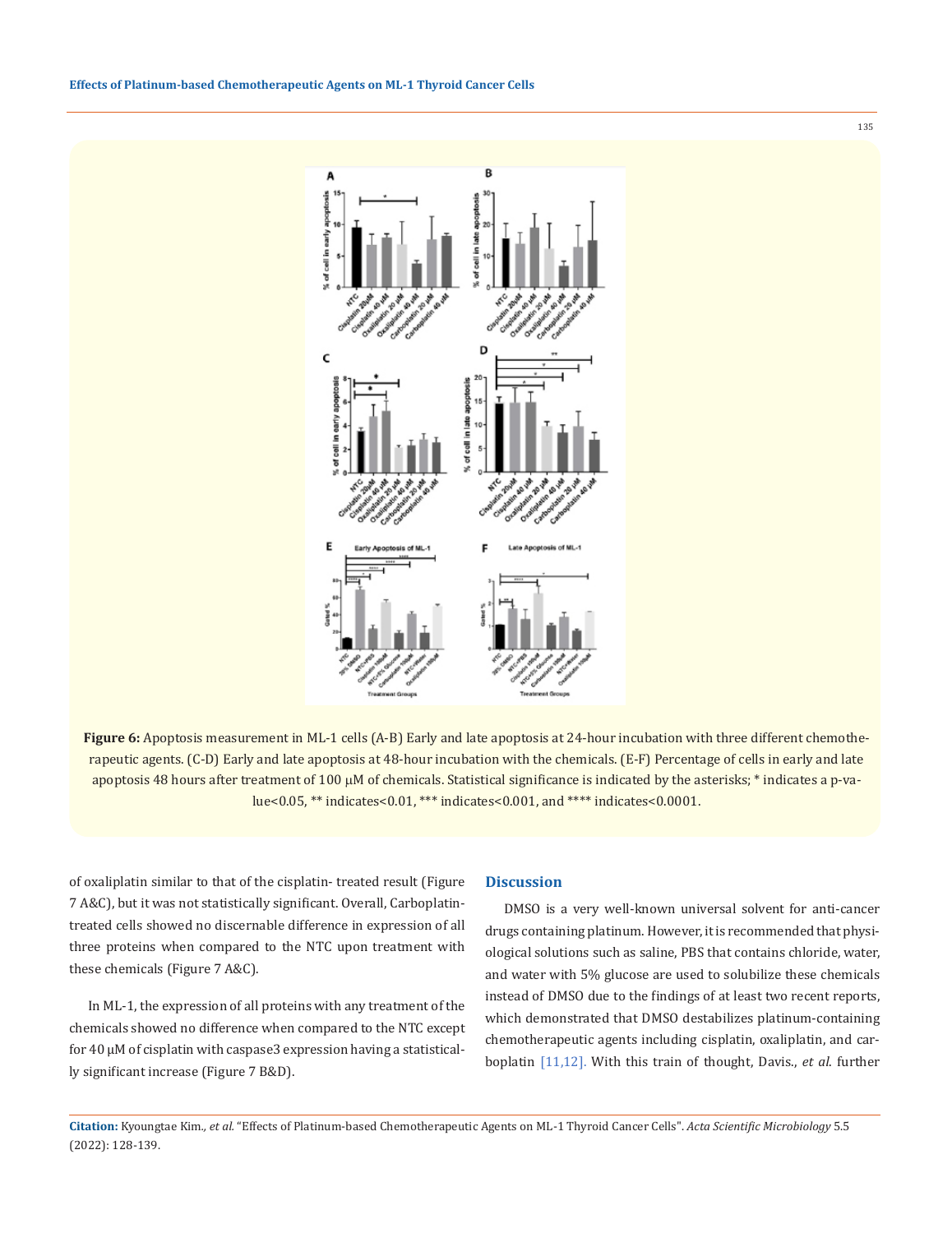**Effects of Platinum-based Chemotherapeutic Agents on ML-1 Thyroid Cancer Cells**



**Figure 7:** Measurement of the level of expression for Caspase-3, BAX, and Catalase in HeLa cells 24 hours after treatment of 40  $\mu$ M Cisplatin, Oxaliplatin, or Carboplatin. Cell Lysates were made after cell incubation with RIPA buffer. After quantification of protein amount in each cell lysate via the Bradford Assay method, 14 µg of protein in each lane were applied to SDS gel electrophoresis, followed by wet protein transfer. The indicated antibodies and HRP-conjugated antibodies were sequentially treated with nitrocellulose membrane. Chemiluminescence resulting from the treatment of HRP substrate was recorded as stated in the Methods section. (A) Western blot results with HeLa cells. (B) Western blot results with ML-1 cells. (C) The ratio of each target protein band intensity to GAPDH intensity is indicated on the Y-axis.

supported the notion that DMSO decreases the cytotoxic effect of anticancer ruthenium complex KP1019 [18], which is a metal-based chemotherapeutic agent similar to the platinum-based chemicals we used in the present study. One possible explanation for the reduced cytotoxicity upon treatment of chemicals with DMSO was investigated by Tanley., *et al*. where they found that treatment of cisplatin and carboplatin with DMSO caused the chemotherapeutic agents to bind to hen egg-white lysozyme (HEWL) rather than binding to DNA to distort it  $[19]$ . The present study is thus an expansion of this trend of research by delving into the effects these che-

micals may have on human cancer cells in addition to the already existing data by Hall., *et al*. in 2014, providing additional yet novel insight in regards to these chemicals and different types of cancers they are used to treat.

### Difference in IC<sub>50</sub> values with different cells

It was nicely shown through the use of HeLa and DLD-1 colorectal adenocarcinoma cancer cells that the platinum-based chemotherapeutic agents in non-DMSO solvents have remarkably increased cytotoxicity in comparison to when the chemicals are treated

**Citation:** Kyoungtae Kim*., et al.* "Effects of Platinum-based Chemotherapeutic Agents on ML-1 Thyroid Cancer Cells". *Acta Scientific Microbiology* 5.5 (2022): 128-139.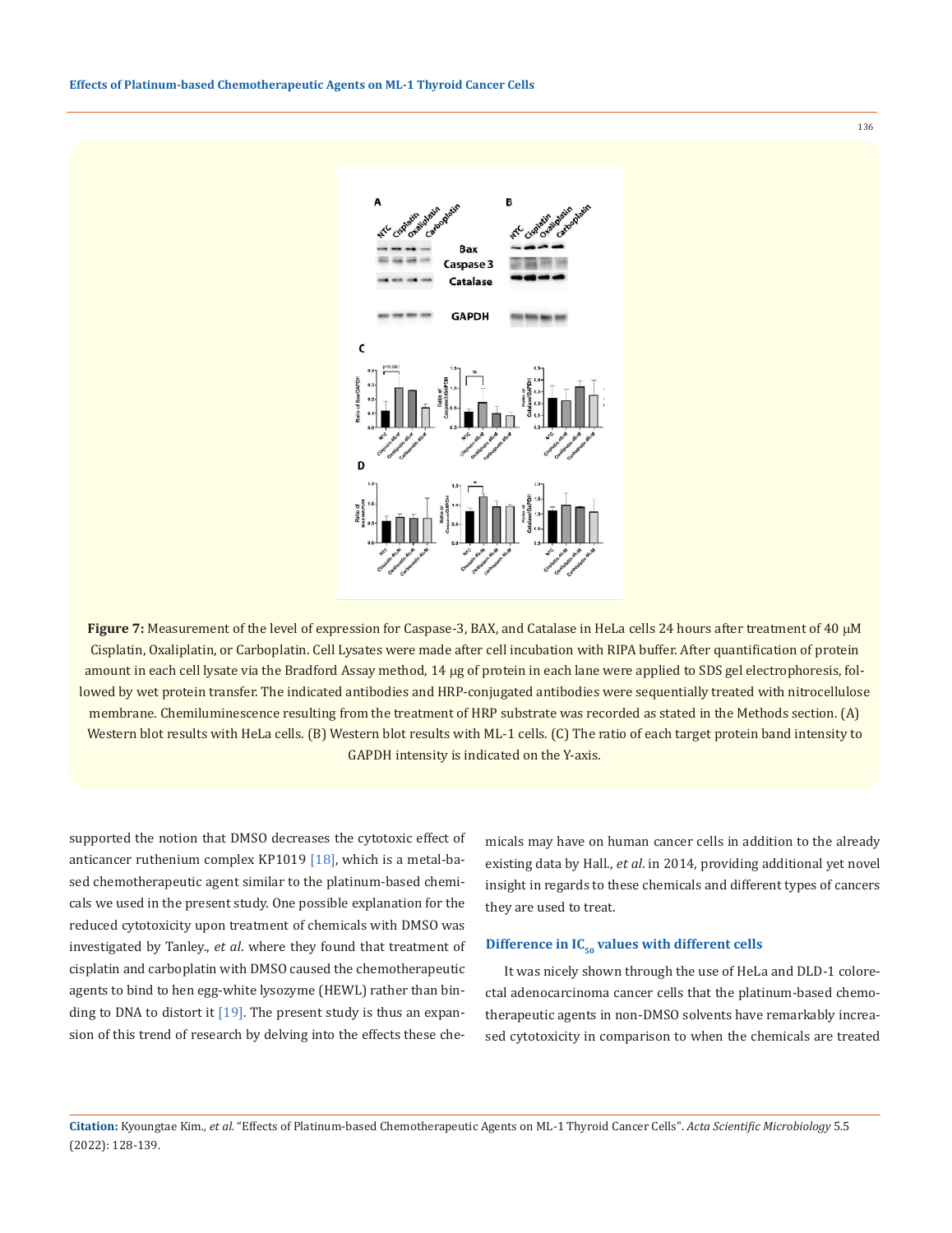with DMSO [12]. We also used HeLa cells as a benchmark in order to branch out with types of cancer cells that have not been researched in this capacity previously; our choice of new cancer cell was ML-1 thyroid cancer. Interestingly, the  $IC_{50}$  values for HeLa cells that were found by Hall., *et al*. are lower than our due to a difference in experimental conditions. For instance, they chose to treat the cells for 72 hours whereas we treated our cells for 48 hours maximum. Another difference was in the solvents being used, as they utilized saline both with and without mannitol for the treatment of cisplatin. For carboplatin and oxaliplatin, they utilized water with and without 5% glucose. In our research, we solubilized cisplatin in 1X PBS, oxaliplatin in water, and carboplatin in water with 5% glucose. Thus, we can conclude that the effects of these platinum-based chemotherapeutic agents can vastly vary in  $IC_{50}$  values based on what types of cells are used, the solvents used, and the experimental duration and conditions used. However, it is still clear that ML-1 cells in our experiment are more resistant than HeLa cells against the chemicals.

#### **Why is HeLa more sensitive than ML-1?**

One study has shown that cancer patients react differently to standardized treatments due to the fact that each individual's genetic and physical characteristics differ vastly from one another [20,21]. Likewise, on the fundamental level of individual cells, each can react to these treatments in a unique manner. For instance, when treated with docetaxel dissolved in DMSO, four different cancer cells lines MCF-7 (breast cancer), SKOV-3 (ovarian cancer), PC-3 (prostate cancer), and NCI-H2126 (non- small cell lung cancer) had IC<sub>50</sub> values of 5, 83.7, 6.4, and 5 µmol/mL, respectively [22]. Along the same lines, we reported that HeLa and ML-1 showed different  $IC_{50}$  levels in response to the platinum-based chemotherapeutic agents (Figure 1&2). It appears that in order to find the most efficient and clinically effective treatment for any individual cancer cell will inevitably lead to cell-based toxicity assays being needed to determine optimal treatments, as Florento., *et al*. and our research has shown. Yet, the fundamental mechanisms behind this difference in reaction between cell lines are poorly understood at this moment. While we cannot answer everything about why these cells react differently, we are at least able to propose the base regarding the differences between HeLa and ML-1. The consistency found between our ROS and apoptosis data points to more resistance in ML-1 cells, which we can connect to a lower level of BAX expression in ML-1 cells relative to HeLa cells. Although there are many possible ways to gain resistance to chemotherapeutic agents, we can propose the possibility that many unknown factors along with MDR1 elevation may contribute to the higher resistance found in ML-1.

### **Limitations of this research**

One of the main limitations of this research is that we were only able to use two different types of cancer cell lines, which are HeLa and ML-1. A great way to branch out in the future would be to utilize more kinds of cancer cells in order to make the knowledge of how they are affected by chemotherapeutic agents more standardized. Having a broader array of chemotherapeutic agents would also be one way to expand this research. Knowing how many kinds of cancer cells react to many different chemicals would surely increase the breadth of our knowledge in regards to what cancer should be treated with which therapy. Along with different cell lines, having different solvents used in the delivery of the chemicals would be very eye-opening. As evidenced by the research from Hall., *et al*. stating that DMSO reduces the toxicity of platinum-based chemotherapeutic agents, it is important to know how a variety of different solvents can affect the efficacy of different chemicals. One more important thing that we would like to pursue in the future regarding the research is to measure the amount of platinum secreted from the treated cells in relation to the amount of MDR1 expressed.

#### **Conclusions**

All of the results from the performed experiments and assays point toward an elevation in oxidative stress and apoptosis in response to the treatment of Cisplatin, Oxaliplatin, and Carboplatin, with Cisplatin showing the most severe effects on HeLa cells rather than on ML-1 cells, even with just 20  $\mu$ M concentrations, which is about the  $IC_{50}$  value of Cisplatin. Although there was no cytotoxicity measured for 20 µM of Oxaliplatin and Carboplatin by the XTT assay, the ROS measurement and Apoptosis experiment data revealed that these concentrations were sufficient to induce elevated oxidative stress and apoptosis. This indicates that the XTT assay must be coupled with the ROS and Apoptosis experiments in order to fully understand the amount of chemicals needed to induce cell toxicity. Finally, we propose that the higher expression of BAX in HeLa cells can be attributed to the higher extent of sensitivity that they demonstrate in comparison to ML-1 cells.

### **Supplementary Materials**

N/A.

**Citation:** Kyoungtae Kim*., et al.* "Effects of Platinum-based Chemotherapeutic Agents on ML-1 Thyroid Cancer Cells". *Acta Scientific Microbiology* 5.5 (2022): 128-139.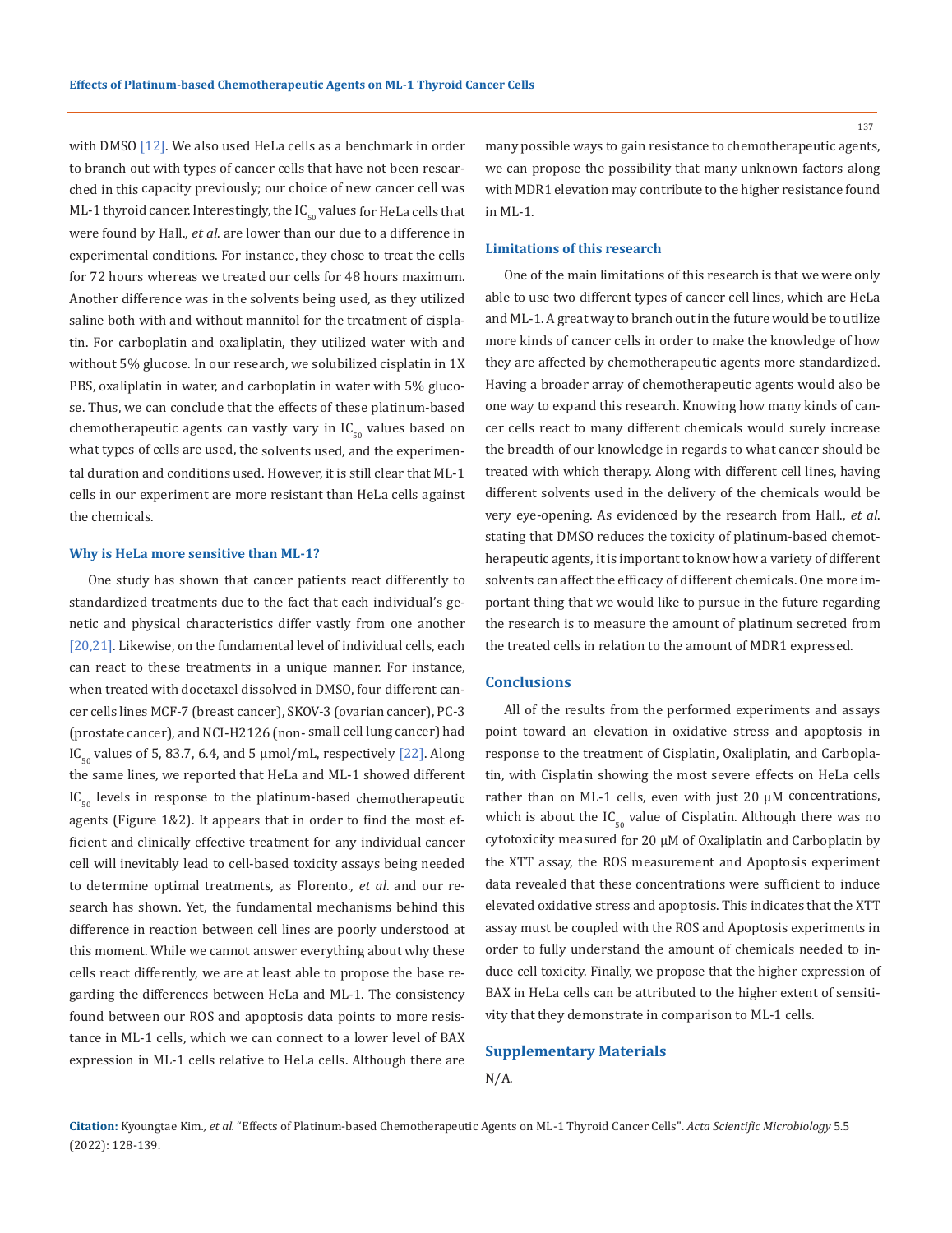### **Author Contributions**

Daniel Kim conducted all experiments shown in figures 1, 3, 5, and 7. He also wrote the whole draft of this manuscript. Min Zhang and Nhi Le conducted all experiments in figures 2, 4, 6, and 7. Seth Harris conducted experiments in figure 7 as well. Dr. Kyoungtae Kim designed all experiments and provided guidance for all research and analysis of data, along with the editing of the manuscript.

#### **Funding**

This research was supported by a faculty research grant presented to Dr. Kyoungtae Kim by Missouri State University.

#### **Data Availability Statement**

N/A.

### **Acknowledgments**

N/A.

### **Conflicts of Interest**

The authors declare no conflict of interest.

### **Bibliography**

- 1. Cancer-Facts-and-Figures-2021.Pdf, American Cancer Society (2021).
- 2. S Schoch., *et al*[. "Comparative Study of the Mode of Action of](https://pubmed.ncbi.nlm.nih.gov/32967255/)  [Clinically Approved Platinum-Based Chemotherapeutics".](https://pubmed.ncbi.nlm.nih.gov/32967255/) *In[ternational Journal of Molecular Sciences](https://pubmed.ncbi.nlm.nih.gov/32967255/)* 21.18 (2020).
- 3. JP Becker., *et al*[. "Cisplatin, oxaliplatin, and carboplatin un](https://pubmed.ncbi.nlm.nih.gov/24275384/)[equally inhibit in vitro mRNA translation".](https://pubmed.ncbi.nlm.nih.gov/24275384/) *Toxicology Letter* [225.1 \(2014\) 43-47.](https://pubmed.ncbi.nlm.nih.gov/24275384/)
- 4. S Dasari and PB Tchounwou. "Cisplatin in cancer therapy: molecular mechanisms of action". *European Journal of Pharmacology* 740 (2014): 364-378.
- 5. [RK Mehmood. "Review of Cisplatin and oxaliplatin in current](https://pubmed.ncbi.nlm.nih.gov/25992242/)  [immunogenic and monoclonal antibody treatments".](https://pubmed.ncbi.nlm.nih.gov/25992242/) *Oncology Review* [8.2 \(2014\): 256.](https://pubmed.ncbi.nlm.nih.gov/25992242/)
- 6. GF De Sousa., *et al*[. "Carboplatin: molecular mechanisms of](https://www.scielo.br/j/bjps/a/9F6tZpxsm7spMKjGn6Z3kvr/?lang=en)  [action associated with chemoresistance".](https://www.scielo.br/j/bjps/a/9F6tZpxsm7spMKjGn6Z3kvr/?lang=en) *Brazilian Journal of [Pharmaceutical](https://www.scielo.br/j/bjps/a/9F6tZpxsm7spMKjGn6Z3kvr/?lang=en)* 50.4 (2014).
- 7. DA Pereira and JA Williams. "Origin and evolution of high throughput screening". *British Journal of Pharmacology* 152.1 (2007): 53-61.
- 8. [SJ Kerrison and PJ Sadler. "Solvolysis of Cis-Pt \(NH3\)2Cl2. in](https://pubs.rsc.org/en/content/articlelanding/1977/c3/c39770000861)  [Dimethyl Sulphoxide and Reactions of Glycine with PtCl3 \(Me](https://pubs.rsc.org/en/content/articlelanding/1977/c3/c39770000861)  [2SO\).- as Probed by 195Pt Nuclear Magnetic Resonance Shifts](https://pubs.rsc.org/en/content/articlelanding/1977/c3/c39770000861)  [and 195Pt-15N Coupling Constants".](https://pubs.rsc.org/en/content/articlelanding/1977/c3/c39770000861) *Journal of the Chemical So[ciety, Chemical Communications](https://pubs.rsc.org/en/content/articlelanding/1977/c3/c39770000861)* 23 (1977).
- 9. N Farrell., *et al*[. "Chemical Properties and Antitumor Activity of](https://pubs.acs.org/doi/10.1021/ic00328a011)  [Complexes of Platinum Containing Substituted Sulfoxides PtCl](https://pubs.acs.org/doi/10.1021/ic00328a011)  [\(R′R″SO\) \(Diamine\).NO3. Chirality and Leaving-Group Ability](https://pubs.acs.org/doi/10.1021/ic00328a011)  [of Sulfoxide Affecting Biological Activity".](https://pubs.acs.org/doi/10.1021/ic00328a011) *Inorganic Chemistry* [29.3 \(1990\).](https://pubs.acs.org/doi/10.1021/ic00328a011)
- 10. [YW Yi and I Bae. "Effects of solvents on in vitro potencies of](https://pubmed.ncbi.nlm.nih.gov/21978437/)  platinum compounds". *[DNA Repair \(Amst\)](https://pubmed.ncbi.nlm.nih.gov/21978437/)* 10.11 (2011): 1084- [1085.](https://pubmed.ncbi.nlm.nih.gov/21978437/)
- 11. HP Varbanov., *et al*. "Oxaliplatin reacts with DMSO only in the presence of water". *Dalton Transactions* 46.28 (2017): 8929- 8932.
- 12. MD Hall., *et al*[. "Say no to DMSO: dimethylsulfoxide inactivates](https://pubmed.ncbi.nlm.nih.gov/24812268/)  [cisplatin, carboplatin, and other platinum complexes".](https://pubmed.ncbi.nlm.nih.gov/24812268/) *Cancer Research* [74.14 \(2014\): 3913-3922.](https://pubmed.ncbi.nlm.nih.gov/24812268/)
- 13. H Rizvanovic., *et al*[. "Chlorotoxin Conjugated with Saporin Re](https://www.biorxiv.org/content/10.1101/2019.12.20.885483v1)[duces Viability of ML-1 Thyroid Cancer Cells in Vitro".](https://www.biorxiv.org/content/10.1101/2019.12.20.885483v1) *BioRxiv* [\(2019\).](https://www.biorxiv.org/content/10.1101/2019.12.20.885483v1)
- 14. [H Rizvanovic and K Kim. "Novel Cyanoximate Pt \(DECO\)2 as an](https://actascientific.com/ASMI/pdf/ASMI-04-0872.pdf)  [Anti-Cancer Drug Using ML1 Thyroid Cancer Cells".](https://actascientific.com/ASMI/pdf/ASMI-04-0872.pdf) *Acta Scien[tific Microbiology](https://actascientific.com/ASMI/pdf/ASMI-04-0872.pdf)* 4.6 (2021).
- 15. D Ali., *et al*[. "ROS- dependent Bax/Bcl2 and caspase 3 pathway](file:///E:/Acta%20pdfs--%20Rajani/APRIL/ASMI/ASMI-22-RA-084/ROS-%20dependent%20Bax/Bcl2%20and%20caspase%203%20pathway-mediated%20apoptosis%20induced%20by%20zineb%20in%20human%20keratinocyte%20cells)[mediated apoptosis induced by zineb in human keratinocyte](file:///E:/Acta%20pdfs--%20Rajani/APRIL/ASMI/ASMI-22-RA-084/ROS-%20dependent%20Bax/Bcl2%20and%20caspase%203%20pathway-mediated%20apoptosis%20induced%20by%20zineb%20in%20human%20keratinocyte%20cells)  cells". *[OncoTargets and Therapy](file:///E:/Acta%20pdfs--%20Rajani/APRIL/ASMI/ASMI-22-RA-084/ROS-%20dependent%20Bax/Bcl2%20and%20caspase%203%20pathway-mediated%20apoptosis%20induced%20by%20zineb%20in%20human%20keratinocyte%20cells)* 11 (2018): 489-497.
- 16. G Valdameri., *et al*[. "Involvement of catalase in the apoptotic](https://pubmed.ncbi.nlm.nih.gov/21756884/)  [mechanism induced by apigenin in HepG2 human hepatoma](https://pubmed.ncbi.nlm.nih.gov/21756884/)  cells". *[Chemico-Biological Interactions](https://pubmed.ncbi.nlm.nih.gov/21756884/)* 193.2 (2011): 180-189.
- 17. A Haque., *et al*[. "MDR1 Gene Polymorphisms and Its Associa](https://pubmed.ncbi.nlm.nih.gov/32528530/)[tion With Expression as a Clinical Relevance in Terms of Re](https://pubmed.ncbi.nlm.nih.gov/32528530/)[sponse to Chemotherapy and Prognosis in Ovarian Cancer".](https://pubmed.ncbi.nlm.nih.gov/32528530/)  *[Frontiers in Genetics](https://pubmed.ncbi.nlm.nih.gov/32528530/)* 11 (2020): 516.

**Citation:** Kyoungtae Kim*., et al.* "Effects of Platinum-based Chemotherapeutic Agents on ML-1 Thyroid Cancer Cells". *Acta Scientific Microbiology* 5.5 (2022): 128-139.